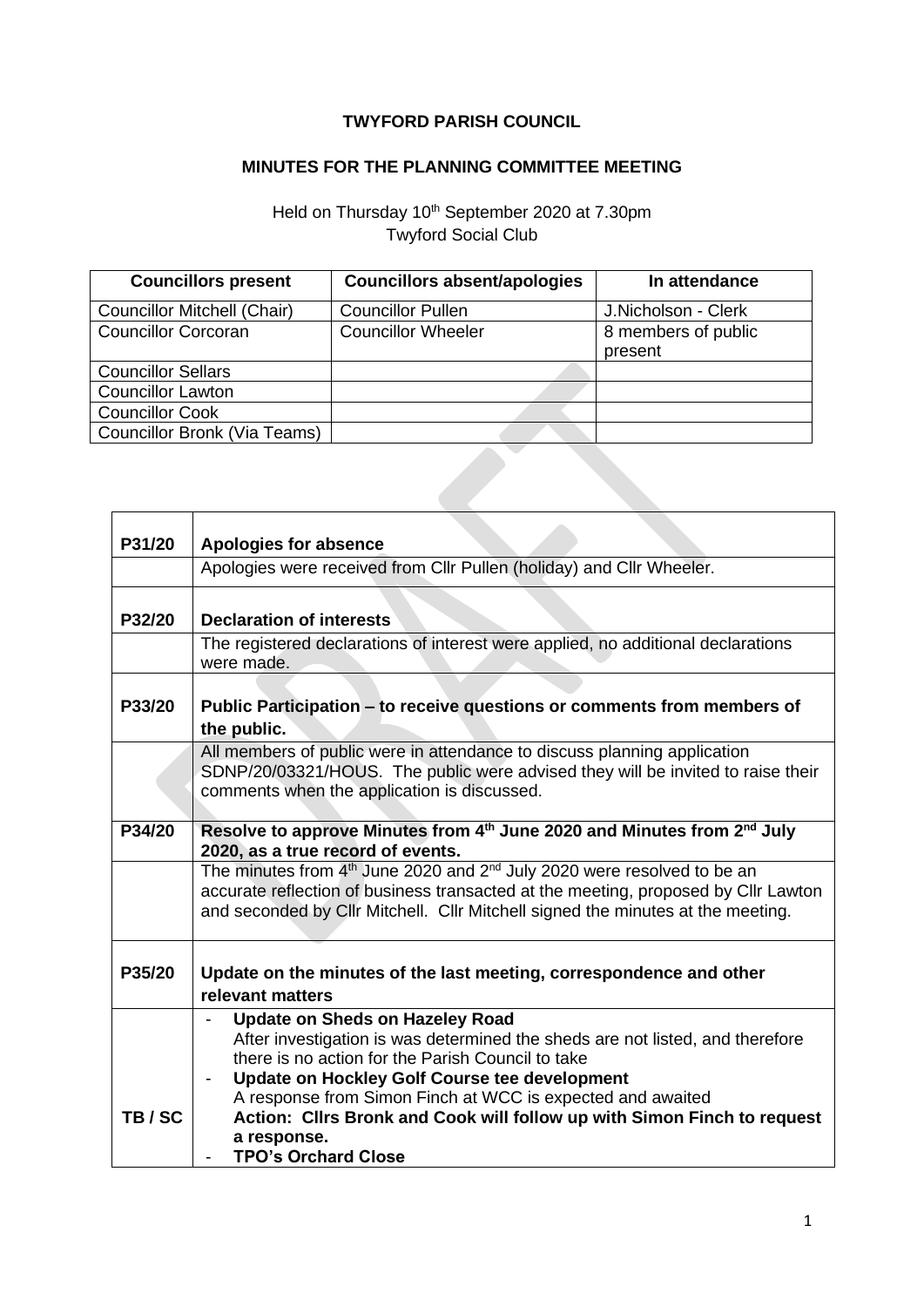|        | Cllr Lawton confirmed that TPO's have been put on the relevant trees at<br><b>Orchard Close</b>                                                                                                                                                                                                                                                                                                                                                                                 |  |
|--------|---------------------------------------------------------------------------------------------------------------------------------------------------------------------------------------------------------------------------------------------------------------------------------------------------------------------------------------------------------------------------------------------------------------------------------------------------------------------------------|--|
|        | To review applications received, and agree comments on new planning                                                                                                                                                                                                                                                                                                                                                                                                             |  |
| P36/20 | applications                                                                                                                                                                                                                                                                                                                                                                                                                                                                    |  |
|        | Removal of Condition 3 - Agricultural Occupancy - Application Reference<br>Number: WIR11267 Condition Number(s): 3 Conditions(s) Removal: See<br>supporting planning statement Removal of existing condition<br><b>Planning Application</b><br>3 Northfields Cottages Northfields Twyford SO21 1NZ<br>Ref. No: SDNP/20/02726/CND   Received: Tue 07 Jul 2020   Validated: Thu 09 Jul<br>2020   Status: Pending Consideration. Expires 10 <sup>th</sup> August                   |  |
|        | Noted.                                                                                                                                                                                                                                                                                                                                                                                                                                                                          |  |
|        | A two storey subservient extension to an existing cottage<br><b>Planning Application</b><br>Briar Cottage Highbridge Road Twyford Moors SO21 1RW<br>Ref. No: SDNP/20/02921/HOUS   Received: Fri 17 Jul 2020   Validated: Fri 17 Jul<br>2020   Status: Pending Consideration. Expires 17th August 2020                                                                                                                                                                           |  |
|        | No objection.                                                                                                                                                                                                                                                                                                                                                                                                                                                                   |  |
|        | Retrospective change of use from guest annexe to detached dwelling.<br><b>Planning Application</b><br>Cornstiles, Coach House At Park Lane Twyford SO21 1QS<br>Ref. No: SDNP/20/03246/FUL   Received: Wed 05 Aug 2020   Validated: Mon 10<br>Aug 2020   Status: Pending Consideration. Expires 10 <sup>th</sup> September 2020                                                                                                                                                  |  |
|        | Noted.                                                                                                                                                                                                                                                                                                                                                                                                                                                                          |  |
|        | raise the roof to enlarge the first floor bedrooms and reorganise the ground<br>floor<br><b>Planning Application</b><br>Sarsen Stone The Avenue Twyford Winchester Hampshire SO21 1NJ<br>Ref. No: SDNP/20/03321/HOUS   Received: Fri 31 Jul 2020   Validated: Fri 14<br>Aug 2020   Status: Pending Consideration. Expires 14 <sup>th</sup> September 2020<br>The owner of the property provided the reasons the extension was required, which                                   |  |
|        | included providing more room for a family of 7. The architect then talked through<br>the plans for the development.<br>To date no feedback has been received from WCC.                                                                                                                                                                                                                                                                                                          |  |
|        | The public were invited to raise their comments.                                                                                                                                                                                                                                                                                                                                                                                                                                |  |
|        | The first comment was an objection, based on the size and scale the property will<br>become, in relation to the size of their neighbouring property. The neighbour also<br>raised an objection to a new upstairs window facing their window, as well as<br>general overlooking of their property from the amended view points from Sarsen<br>Stone. In addition, the neighbour is concerned over a lack of light into their<br>property due to the new size of the development. |  |
|        | A second objector supported the comments above, and added that the<br>surrounding area consists of low rise properties, and this design is overbearing in                                                                                                                                                                                                                                                                                                                       |  |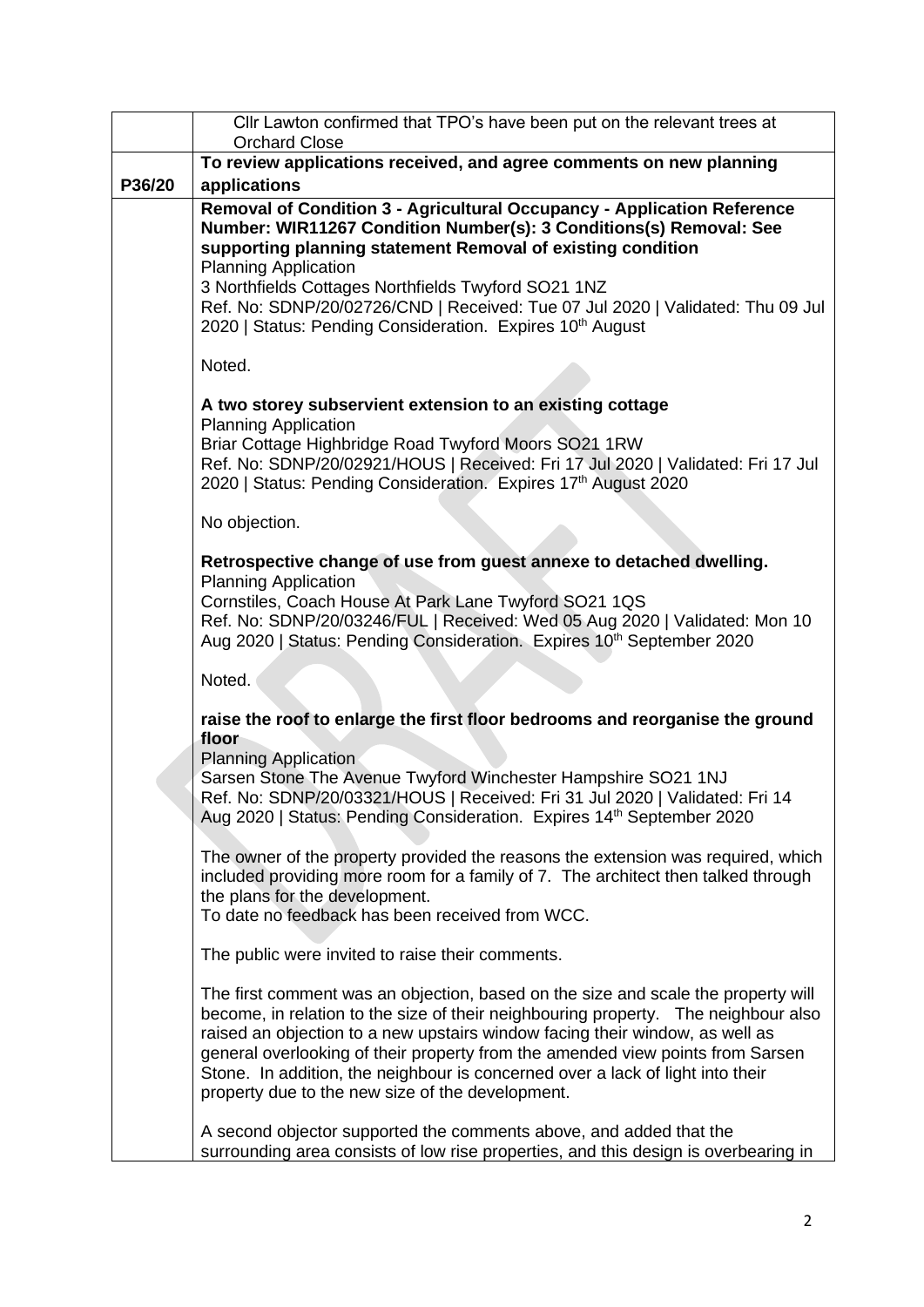| comparison to the neighbouring properties. The objector queried whether the land<br>East of the property would be better placed to develop.                                                                                                                                                                                                                                                                                                                                                                                                                                                                                                                                                                                                                                                                                                                                                                                                                                                                                                                                                     |
|-------------------------------------------------------------------------------------------------------------------------------------------------------------------------------------------------------------------------------------------------------------------------------------------------------------------------------------------------------------------------------------------------------------------------------------------------------------------------------------------------------------------------------------------------------------------------------------------------------------------------------------------------------------------------------------------------------------------------------------------------------------------------------------------------------------------------------------------------------------------------------------------------------------------------------------------------------------------------------------------------------------------------------------------------------------------------------------------------|
| The property at the rear of Sarsen Stone has been sold, and the member of public<br>was concerned the purchaser was not aware of the proposed plans and something<br>should be done to inform them. Cllr Mitchell explained that solicitor checks should<br>reveal the planning application, and the Parish Council has no duty to notify the<br>new owner.                                                                                                                                                                                                                                                                                                                                                                                                                                                                                                                                                                                                                                                                                                                                     |
| Two other public attendees supported the objections made above.                                                                                                                                                                                                                                                                                                                                                                                                                                                                                                                                                                                                                                                                                                                                                                                                                                                                                                                                                                                                                                 |
| Finally, a member of the public raised concerns over the lack of light. The<br>attendee asked who is responsible to conduct a right to light survey. Sarsen Stone<br>architect responded that is was the developer who is responsible for conducting<br>the right of light assessment. The same attendee also asked that if this application<br>was approved would it set a precedent for other developments in the area in the<br>future. Cllr Mitchell responded that WCC have advised that precedent is not as<br>important as a deciding factor as it used to be.                                                                                                                                                                                                                                                                                                                                                                                                                                                                                                                           |
| The objections were generally discussed, and the applicant and architect had the<br>opportunity to respond to the objections raised.                                                                                                                                                                                                                                                                                                                                                                                                                                                                                                                                                                                                                                                                                                                                                                                                                                                                                                                                                            |
| Cllrs asked questions, including;<br>Is the percentage floor area under 30%, which was confirmed that it is under 30%.<br>Are the previously approved plans still valid, which was confirmed that they have<br>now expired, and no longer suit the needs of the larger family size.                                                                                                                                                                                                                                                                                                                                                                                                                                                                                                                                                                                                                                                                                                                                                                                                             |
| The neighbours commented that there is a 1m gap between the two windows, the<br>architect explained that there was actually a 4m gap, due to the slope back of the<br>roof. The height of the sill of this window was queried and confirmed.                                                                                                                                                                                                                                                                                                                                                                                                                                                                                                                                                                                                                                                                                                                                                                                                                                                    |
| The Councillors each gave their views of the application:<br>Cllr Corcoran supported the personal case for the need of the increase in<br>property size, and there are points of merit in the design, but unfortunately the<br>design is overbearing in size, especially to the properties to the South.<br>Cllr Cook found the design overbearing and bulky, with concerns over the<br>street scene. The size in relation to the neighbours is too much, and has<br>concerns over the light for the neighbouring residents.<br>CIIr Bronk was surprised when he visualised the impact from the neighbouring<br>property. The lack of consideration of the neighbour when placing a window<br>opposite a neighbours property was concerning.<br>Cllr Sellars understood the reasons for increasing the property size but would<br>prefer to see a design using land East of the property.<br>CIIr Lawton liked the design, but felt it was in the wrong place. Being mindful<br>of developments in reality being much bigger than perceived when looking at<br>plans, Cllr Lawton had concerns. |
| Whilst sympathy for the applicant's reasons for the application was noted, the<br>Councillors voted to object.                                                                                                                                                                                                                                                                                                                                                                                                                                                                                                                                                                                                                                                                                                                                                                                                                                                                                                                                                                                  |
| The Clerk was asked to notify WCC of the objection:<br>The plans were reviewed and discussed. The meeting was attended by the<br>developer, architect and objectors. The Council were sympathetic to the applicant<br>and understand the reasons for wanting to extend their property. After much                                                                                                                                                                                                                                                                                                                                                                                                                                                                                                                                                                                                                                                                                                                                                                                               |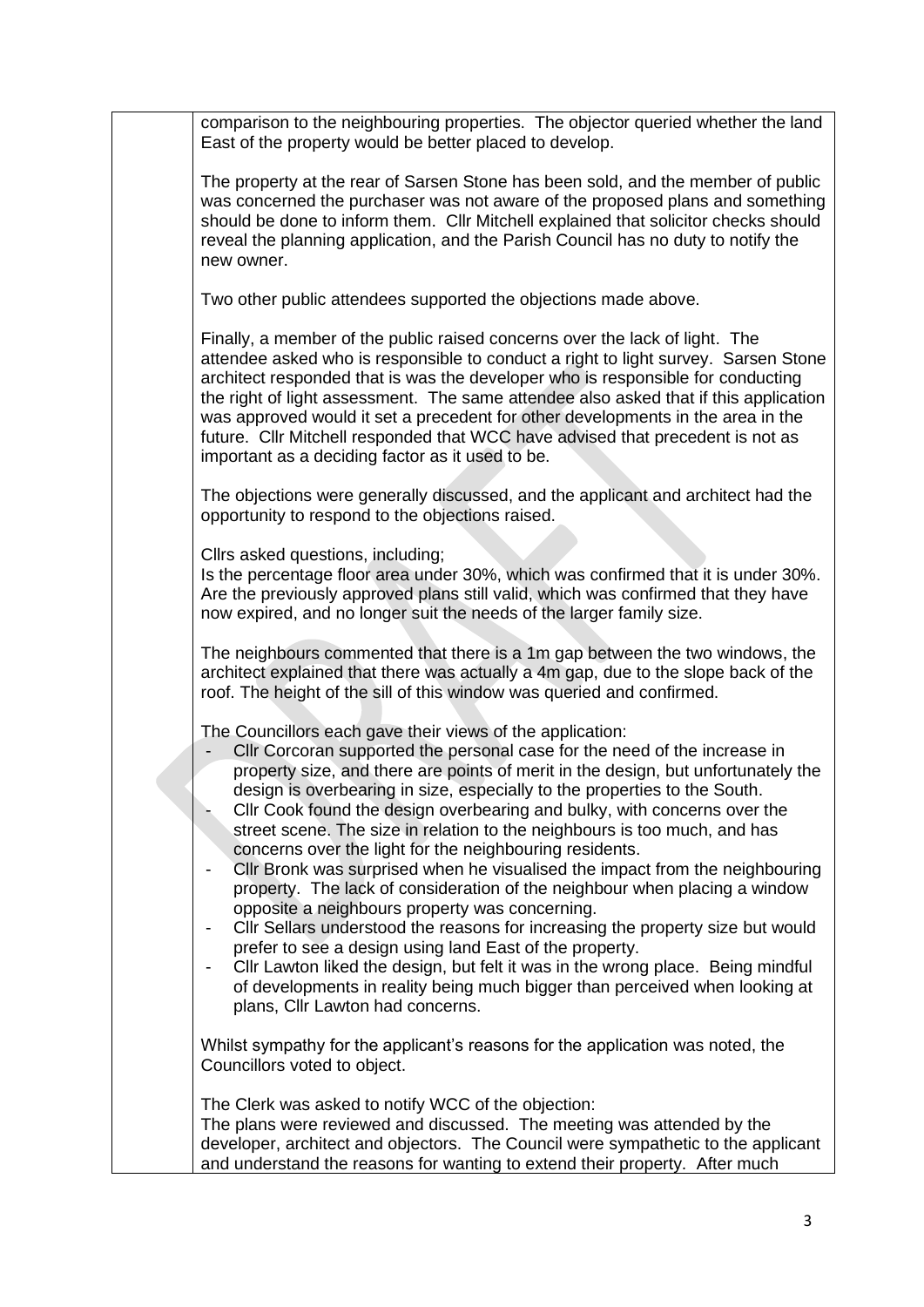|        | discussion, due to material reasons, the Parish Council voted to object to the<br>application. The objection is based on:       |
|--------|---------------------------------------------------------------------------------------------------------------------------------|
|        | Size, scale and bulk of the development in relation to the neighbouring<br>1.<br>properties                                     |
|        | 2. Concerns over lack of light to the neighbouring property                                                                     |
|        | 3. Concerns over lack of privacy to the neighbouring property                                                                   |
|        |                                                                                                                                 |
|        | Construction of a detached greenhouse Construction of a detached garage<br>See supporting statement for more information        |
|        | <b>Planning Application</b><br>Colleton House, The Coach House High Street Twyford SO21 1RH                                     |
|        | Ref. No: SDNP/20/03369/LDP   Received: Wed 12 Aug 2020   Validated: Tue 18                                                      |
|        | Aug 2020   Status: Pending Consideration. Expires 21 <sup>st</sup> September 2020                                               |
|        | Noted.                                                                                                                          |
|        | The above decisions were proposed by Cllr Sellars and seconded by Cllr Lawton.                                                  |
| P37/20 | Update on planning decisions made between 2 <sup>nd</sup> July 2020 and 10 <sup>th</sup><br>September 2020                      |
|        | Application to confirm proposed residential extension is in accordance with                                                     |
|        | householder permitted development rights.<br>8 Waterhouse Close Twyford SO21 1PN                                                |
|        | Ref. No: SDNP/20/03713/LDE   Received: Thu 03 Sep 2020   Validated: Thu 03                                                      |
|        | Sep 2020   Status: Case Withdrawn                                                                                               |
|        | Joinery drawings for decking to be erected to the rear of the extension,<br>$\bullet$                                           |
|        | including section/profile details where necessary and all types of finishes.<br>8 Hill Rise Twyford SO21 1QH                    |
|        | Ref. No: SDNP/20/02440/DCOND   Received: Thu 18 Jun 2020   Validated: Thu 18                                                    |
|        | Jun 2020   Status: Application Determined. Approved 13.08.2020                                                                  |
|        | Bay Tree of around 15ft in height- crown reduction and lift to create more                                                      |
|        | light. Trimming back conifers away from neighbours gutter and cutting back<br>cotoneaster srub also away from neighbours house. |
|        | Greetwell Segars Lane Twyford SO21 1QJ                                                                                          |
|        | Ref. No: SDNP/20/02379/TCA   Received: Tue 16 Jun 2020   Validated: Tue 16 Jun                                                  |
|        | 2020   Status: Application Determined. No objection                                                                             |
|        | Variation of condition 2 (Plans) of approved planning<br>consent                                                                |
|        | SDNP/19/01352/HOUS.<br>1 Hill Rise Twyford SO21 1QH                                                                             |
|        | Ref. No: SDNP/20/02330/CND   Received: Fri 12 Jun 2020   Validated: Fri 12 Jun                                                  |
|        | 2020   Status: Application Determined. Approved 10.08.2020. FPC objected.                                                       |
|        | Approval of Condition 3 application 17/02639/FUL - Proposed drainage plan<br>$\bullet$                                          |
|        | (Drawing no. 382998-100P3)<br>Humphrey Farms Ltd Hazeley Road Twyford SO21 1QA                                                  |
|        | Ref. No: SDNP/20/02267/DCOND   Received: Mon 08 Jun 2020   Validated: Mon                                                       |
|        | 08 Jun 2020   Status: Application Determined. Approved.                                                                         |
|        | <u>T1- Poplar: Reduce by approximately 1/3 or canopy size (4m) to maintain as</u><br>$\bullet$                                  |
|        | an appropriate and manageable size for the garden.                                                                              |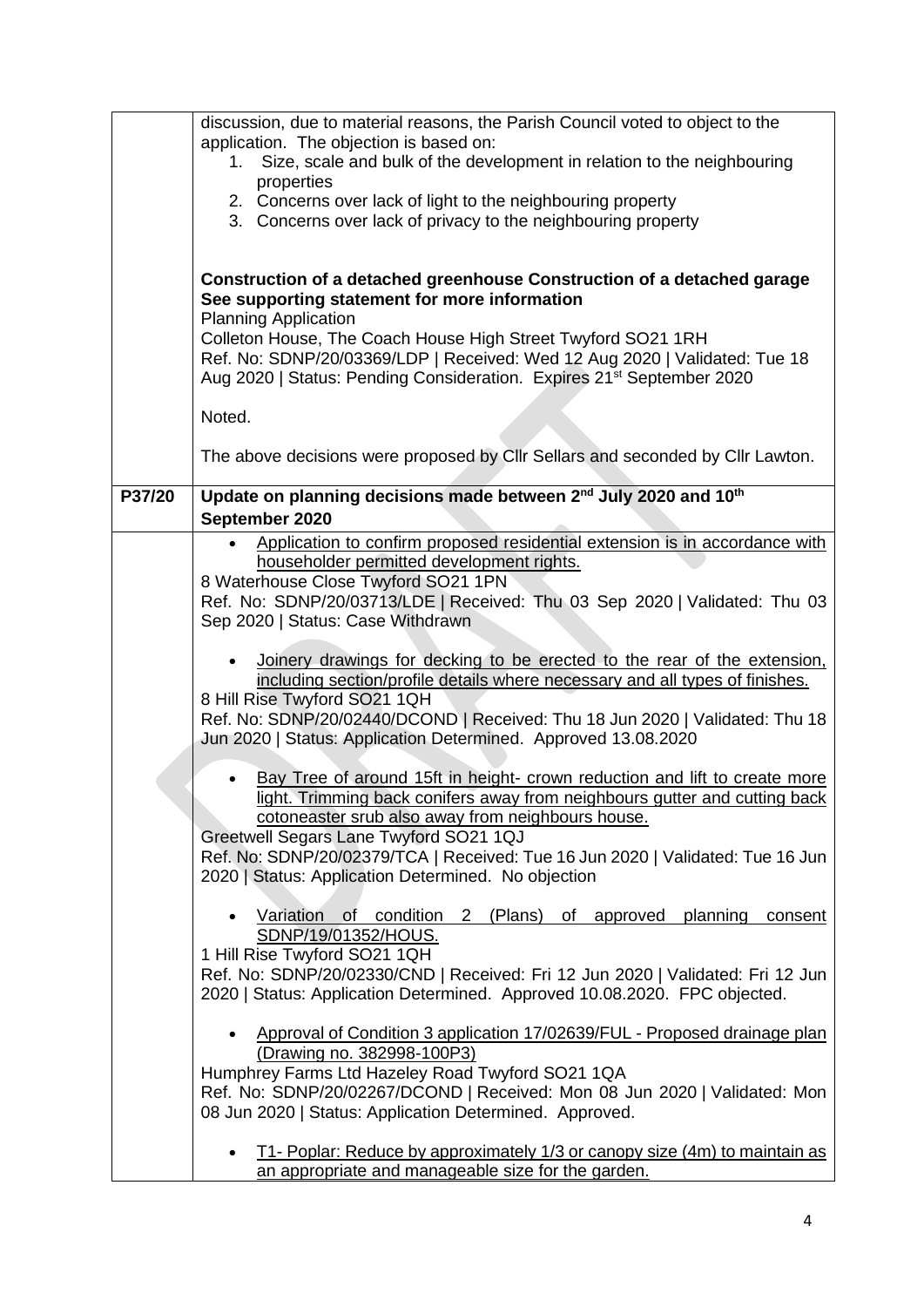|           | 5 Manor Farm Green Twyford SO21 1RA                                                                                                                                                                                                                                                                                                                                                                                                           |
|-----------|-----------------------------------------------------------------------------------------------------------------------------------------------------------------------------------------------------------------------------------------------------------------------------------------------------------------------------------------------------------------------------------------------------------------------------------------------|
|           | Ref. No: SDNP/20/02225/TCA   Received: Fri 05 Jun 2020   Validated: Fri 05 Jun<br>2020   Status: Application Determined. No objection                                                                                                                                                                                                                                                                                                         |
|           | T1- Elm: Fell due to surrounding trees. The Elm is growing up between an<br>$\bullet$<br>established Yew and Horse Chestnut and has adopted a very poor form and<br>it starting to suppress areas of both other trees.<br>The Old Rectory Old Rectory Lane Twyford SO21 1NS<br>Ref. No: SDNP/20/02192/TCA   Received: Thu 04 Jun 2020   Validated: Thu 04 Jun<br>2020   Status: Application Determined. No objection                          |
|           | Single storey flat roof rear extension<br>26 Churchfields Twyford SO21 1NN<br>Ref. No: SDNP/20/01996/HOUS   Received: Thu 21 May 2020   Validated: Tue 02<br>Jun 2020   Status: Application Determined. Approved 16.07.2020/ FPC no<br>objection                                                                                                                                                                                              |
|           | T1 Walnut: Overall Crown reduction by up to a maximum of 3m back to<br>$\bullet$<br>suitable growth points. G1 Mixed species: Pruning back to fence line (where<br>appropriate regarding growth points and integrity of the trees) to tidy up<br>boundary line.<br>Alta High Street Twyford SO21 1RG<br>Ref. No: SDNP/20/01884/TCA   Received: Thu 14 May 2020   Validated: Thu 14<br>May 2020   Status: Application Determined. No objection |
|           | Raise roof of existing garage and link to main house at first floor level. Single<br>$\bullet$<br>storey side kitchen extension.<br>Corners Bourne Fields Twyford SO21 1NY<br>Ref. No: SDNP/20/00107/HOUS   Received: Mon 13 Jan 2020   Validated: Wed 18<br>Mar 2020   Status: Application Determined. Approved 10.07.20. FPC no objection<br>All noted.                                                                                     |
|           |                                                                                                                                                                                                                                                                                                                                                                                                                                               |
| P38/20    | Update on Southampton Airport runway extension application                                                                                                                                                                                                                                                                                                                                                                                    |
|           | The item was added to the agenda following a discussion at the FPC in July. In<br>the meantime, Cllr Lawton confirmed that the previous objections to the application<br>made by the Parish Council were on the Eastleigh Planning Register.<br>Parishioners were notified of the application via TIS prior to the expiry date.                                                                                                               |
|           | The Parish Council welcome the opportunity to speak at Eastleigh Planning<br>Committee to object to the plans.                                                                                                                                                                                                                                                                                                                                |
|           | It was raised that Colden Common Parish Council decided not to object.                                                                                                                                                                                                                                                                                                                                                                        |
| P39/20    | Review status of 26 Churchfields planning application                                                                                                                                                                                                                                                                                                                                                                                         |
|           | Amendment to published agenda, which stated "28 Churchfields" in error. The<br>application is quoted on SDNPA Planning Register as "In Progress".                                                                                                                                                                                                                                                                                             |
| <b>SC</b> | Action: Cllr Cook to follow up with planning and enquire on the status of the<br>application (Cllr Cook to cc Cllr Bronk)                                                                                                                                                                                                                                                                                                                     |
| P40/20    | Any other business                                                                                                                                                                                                                                                                                                                                                                                                                            |
|           | Cllr Corcoran raised Winchester Local Plan meeting on the 21 <sup>st</sup> September, and<br>was pleased to hear Cllr Mitchell will be attending. Cllr Corcoran asked Cllr<br>Mitchell to have in mind nature conservation plans and linking the Itchen Valley                                                                                                                                                                                |